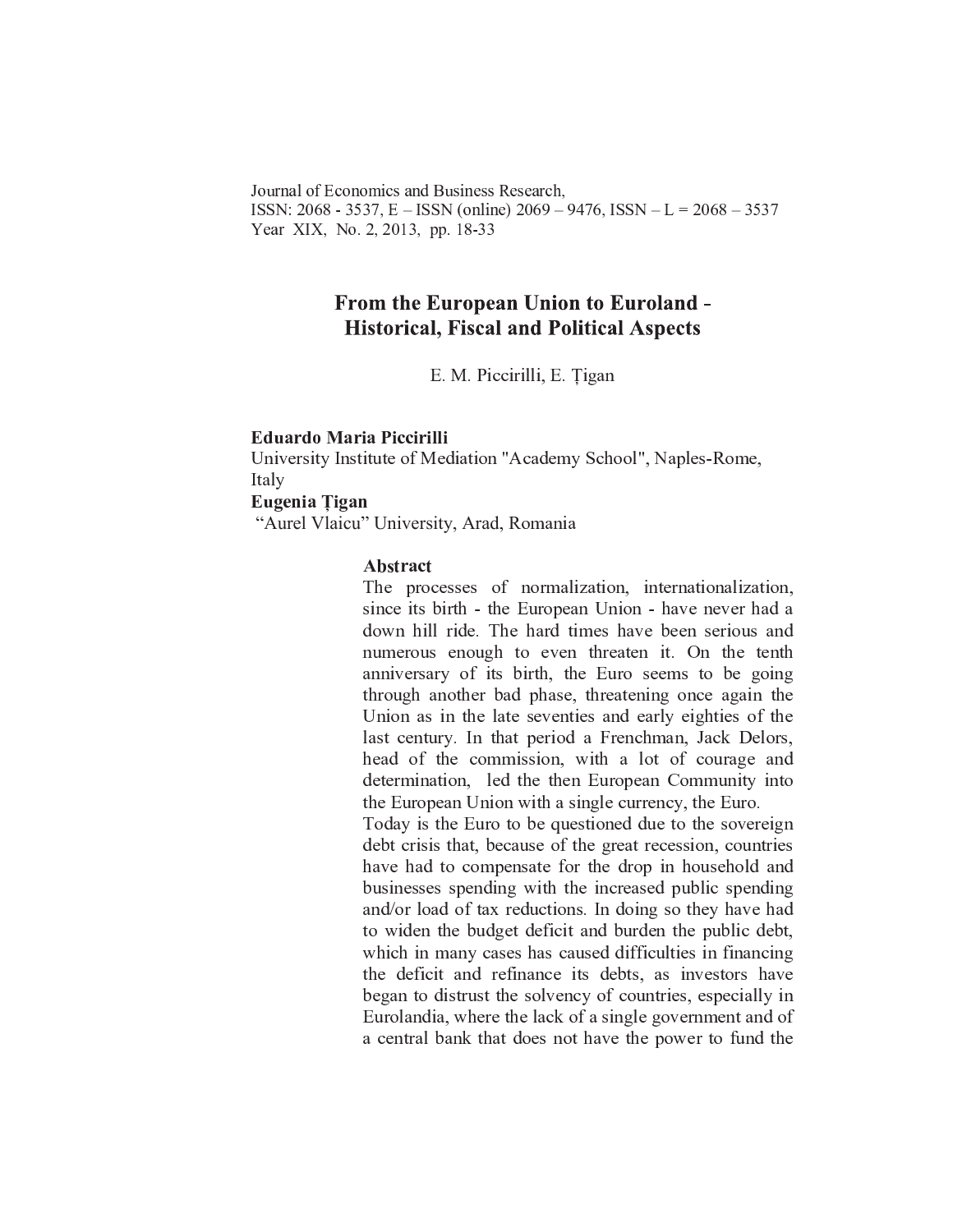States, makes it much more difficult to manage the crisis..

Keywords: Euro, Eurolandia, European Union, Treaty of Maastricht.

### **Introduction**

The Treaty of Maastricht (signed on 7 February 1992 in Maastricht)<sup>1</sup>, highlighted the concept of social cohesion already foreseen in the Treaty of Rome, where it was stated that the Member States committed themselves to "ensure a harmonious development by reducing the differences between the various regions and the backwardness of the least favored." Indeed, with the Single European Act of 1986, the foundations for a genuine cohesion policy designed to offset the prospect of the constraints of the single market, especially in those countries of southern Europe and those regions which, because of a greater backwardness, would inevitably have suffered more than others the consequences of free competition. The advantage of the Single Act has been to go beyond statements of principle and to predict commitment by member states to implement operational measures to reduce regional disparities. With the adoption of the Maastricht Treaty, Member States have made a further step towards European integration,

<sup>&</sup>lt;sup>1</sup> The European Union was born with the Treaty of Maastricht: a supranational and intergovernmental political body that since 1 January 2007 comprises of 27 independent and democratic member countries and which from 1 July 2013 will have Croatia as member. (G. Di Meglio, I fondi strutturali, in "Diritto della finanza pubblica Europea", edited by L. Di Renzo, ESI, 2008, p. 377). Thanks to the Maastricht Treaty, greater importance has been given to the concept of cohesion to reduce the gap "between various regions," rather than "between the levels of development of the various regions" as it was sanctioned in the AUE and added that among the less favored regions of the Community were "included the rural areas". In the document the Contracting Parties confirmed the considerable role of the structural funds in pursuit of that cohesion; agreed to establish the Cohesion Fund for Community grants, in favor of projects in the fields of environment and Trans-European networks with a GNP of less than 90% of the average GDP of European countries (E.M. Piccirilli, Il finanziamento del bilancio comunitario", in Diritto della finanza pubblica europea", edited by L. Di Renzo, ESI, 2008, p. 209 footnote 50.). In perspective of the Cohesion Fund less prosperous states were considered: Greece, Spain, Ireland and Portugal, countries which have been part of the Euro zone since day one.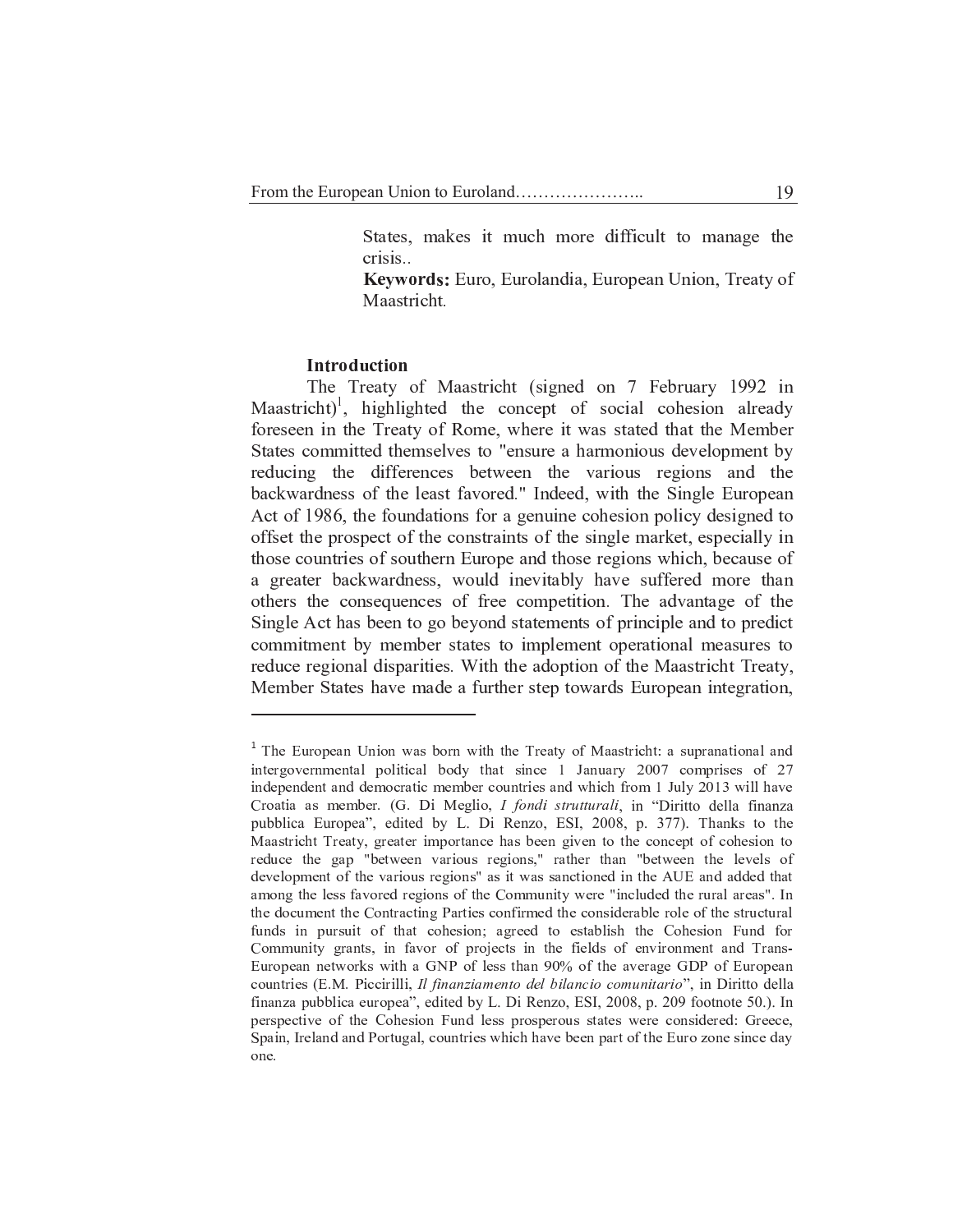since the policy of economic and social cohesion has become one of the fundamental objectives of the Community, to the point that its reinforcement is placed immediately after the creation of an area without internal frontiers.

The Union is currently a free market, called the Common Market, characterized, among other things, by a single currency, the Euro, regulated by the European Central Bank and currently adopted by 17 of the 27 Member S at the time of the Treaty of Rome in 1957<sup>2</sup> but which was later completed by countries belonging to the Schengen agreements, guaranteeing their citizens freedom of movement, employment and investment within Member States.

Today there is much talk of political integration, yes - political integration, no<sup>3</sup>. The politician, who was born in 1957, has not always had a thriving season. Very often he has risked sinking and very often has found a harbor where to anchor. One of the darkest periods of the European Union was the late seventies and early eighties, when the

<sup>&</sup>lt;sup>2</sup> The purpose of the Treaty of Rome was to create a common market that favors a balanced development of all member countries. On one hand it was about initiating negative integration, breaking down all the barriers against free trade between one country and another. On the other hand, if the integration process had stopped here, it would not have gone beyond a mere free trade area, in which, however, imbalances between the regions risked intensifying due to the sudden fall of the protectionist barriers. For this reason, and especially with the insistence of Italy, measures of negative integration were accompanied by measures of positive integration, to actively intervene in certain areas in order to develop a real internal market ensuring a balanced development of each region (Commentario CEE, edited by Quadri R. Paintings -Monaco R. - A. Trabucchi, Milan, 1965).

<sup>&</sup>lt;sup>3</sup> It seems that the founding fathers of the European Community have given much importance to the legal aspect of the European system. The various treaties that have accompanied the process of European integration born with the European Coal and Steel Community in 1951 and continued to the present day with the Lisbon Treaty, represent the framework of rules that govern relationships within the Union, with the institutions, Member States and EU citizens. "A decisive role in the European legal system, even more than in other jurisdictions, is attributed to the case laws of both the Community court and the national court, which has defined from onset the essential and distinctive characteristics and that, over more than half a century, has greatly contributed to its consolidation and its development. The case law is an unavoidable fact in the appreciation of the legal system of the Union. Even the doctrine of Community law, still young though rooted in strong traditions of deep scientific study in all member countries, has focused mainly on the case law of the Court of Justice "(G. Tesauro, "Diritto dell'Unione Europea", Padova, 2012, pg. 2).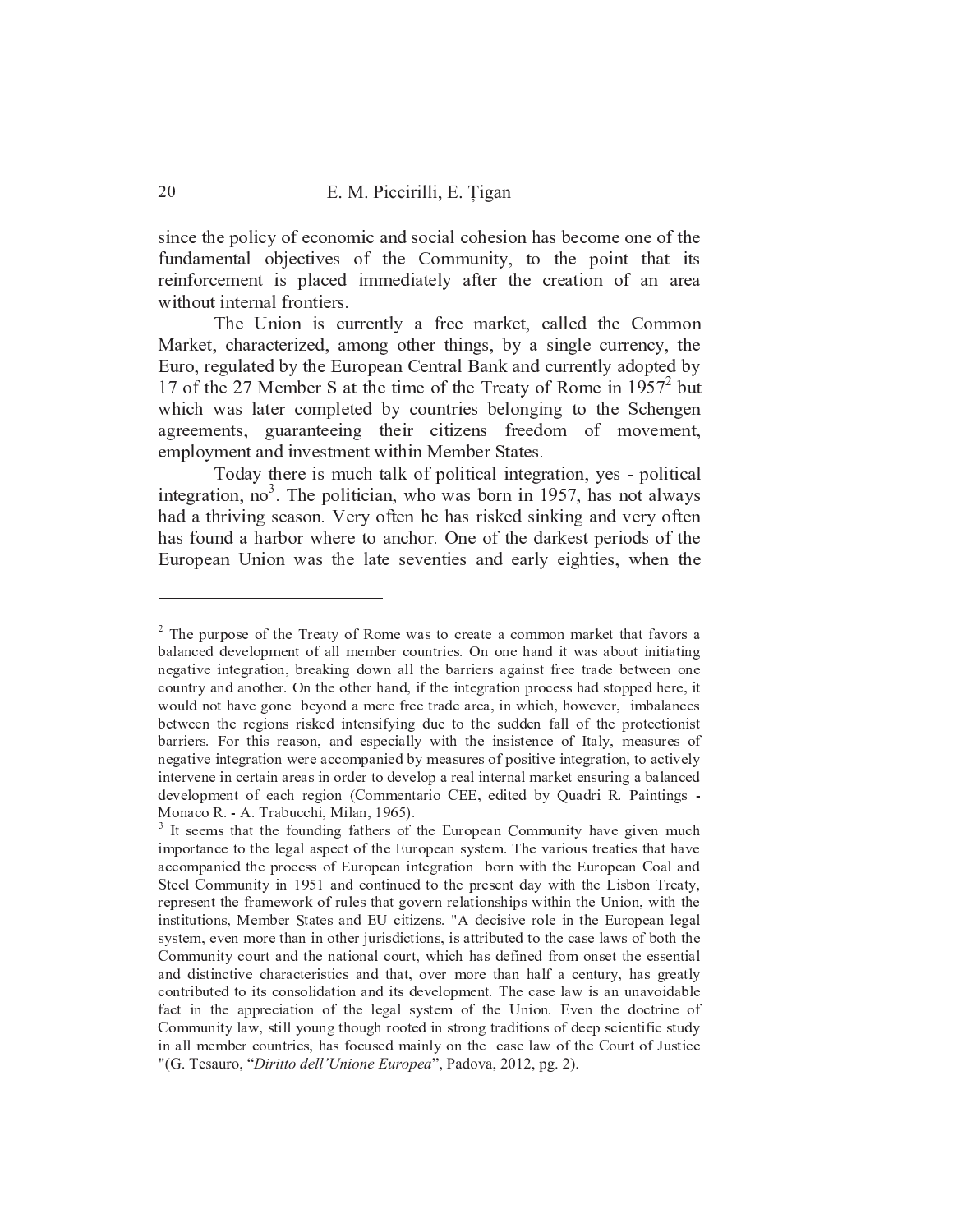European Community really risked sinking. Danger avoided thanks to the work of great statesmen<sup>4</sup> who gave birth to the Maastricht Treaty,

<sup>&</sup>lt;sup>4</sup> With the establishment of the Single Market and the start of the Delors management, under the motto "one market one currency", it was logical to initiate a new phase of accelerated integration. On the basis of the Delors Report of 1989, this foresaw a three-step. The purpose of the Treaty of Rome was to create a common market that favors a balanced development of all member countries. On one hand it was about initiating negative integration, breaking down all the barriers against free trade between one country and another. On the other hand, if the integration process had stopped here, it would not have gone beyond a mere free trade area, in which, however, imbalances between the regions risked intensifying due to the sudden fall of the protectionist barriers. For this reason, and especially with the insistence of Italy, measures of negative integration were accompanied by measures of positive integration, to actively intervene in certain areas in order to develop a real internal market ensuring a balanced development of each region (Commentario CEE, edited by Quadri R. Paintings - Monaco R. - A. Trabucchi, Milan, 1965).

It seems that the founding fathers of the European Community have given much importance to the legal aspect of the European system. The various treaties that have accompanied the process of European integration born with the European Coal and Steel Community in 1951 and continued to the present day with the Lisbon Treaty, represent the framework of rules that govern relationships within the Union, with the institutions, Member States and EU citizens. "A decisive role in the European legal system, even more than in other jurisdictions, is attributed to the case laws of both the Community court and the national court, which has defined from onset the essential and distinctive characteristics and that, over more than half a century, has greatly contributed to its consolidation and its development. The case law is an unavoidable fact in the appreciation of the legal system of the Union. Even the doctrine of Community law, still young though rooted in strong traditions of deep scientific study in all member countries, has focused mainly on the case law of the Court of Justice "(G. Tesauro, "Diritto dell'Unione Europea", Padova, 2012, pg. 2).

With the establishment of the Single Market and the start of the Delors management, under the motto "one market one currency", it was logical to initiate a new phase of the process; the negotiations began to actualize the economic and monetary union as well as a political union in an atmosphere of enthusiasm. It is without doubt that since the Single Act, Member States have shown the same feeling for economic and social cohesion with the success of very ambitious projects and far-sighted, coagulated by the Treaty of Maastricht, which promises incisive changes for the monetary policy, financial and economic integration of Europe and, in particular, lays the foundation for their co-ordination or their supranational integration: on the one hand for the transfer of monetary function from national to Community level (the renunciation of national monetary sovereignty is a fundamental political act) and for the transformation of monetary activities from restricted a discretionary activities to a bonded activity eventually identified with price stability; on the other hand, for a particularly stringent and official form between monetary union and economic union with the preparation of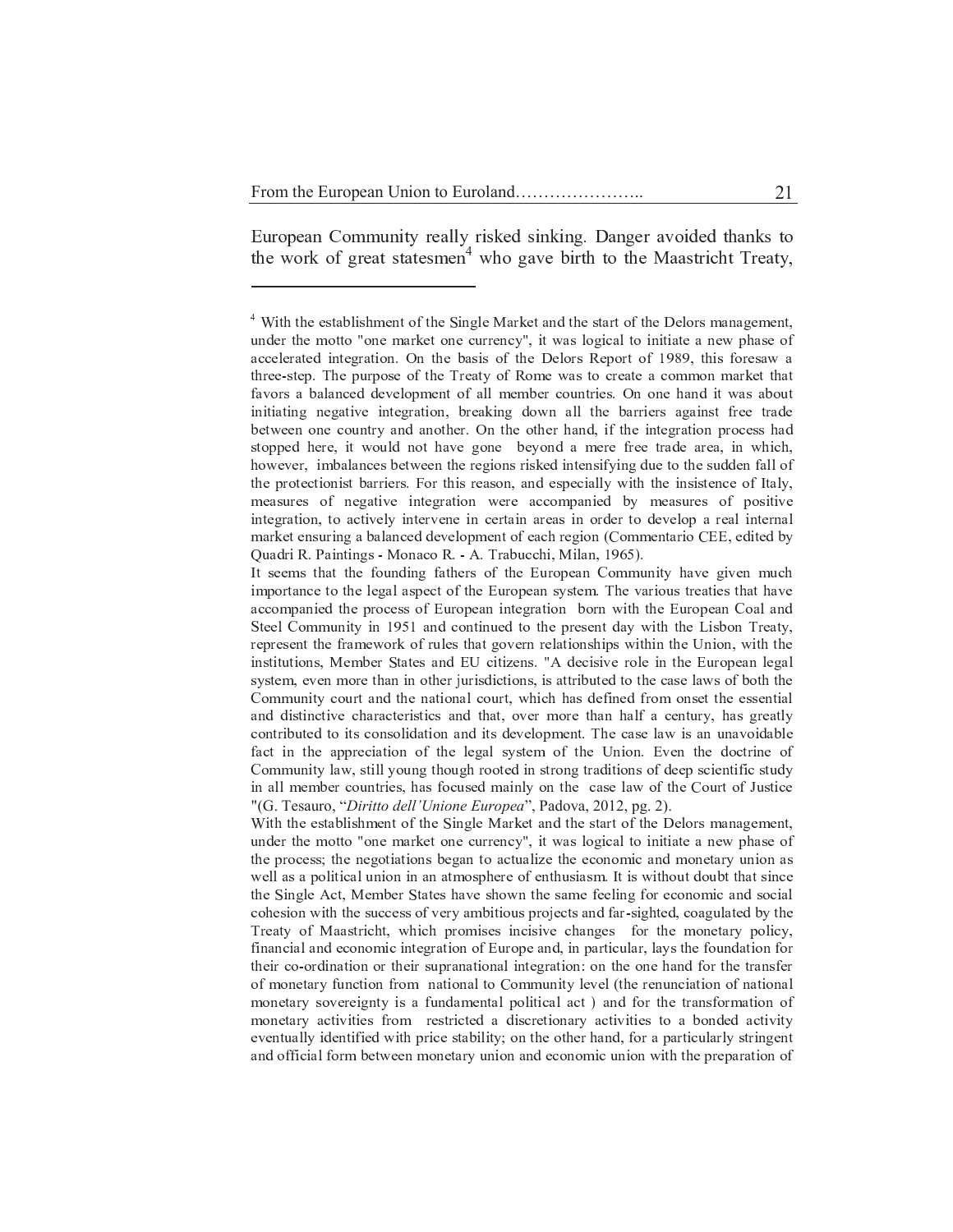which transformed the European Community into the European Union. Today, the Union is in a more or less similar condition to that of the seventies and eighties of the last century<sup>5</sup>: the Euro has repeatedly been questioned, weakening its value due to the effect of the sovereign debt crisis, caused by the Great Recession (generated by the financial crisis of the banks in the year 2007/2008 in the United States of America), countries have had to compensate for the drop in domestic and business spending with increased public spending and/or reductions in tax. In doing so, they had to widen the budget deficit and burden the public debt, which, in many cases, caused difficulties in financing the deficit and refinance its debts, as investors began to distrust the solvency of countries, especially in 'Eurozone' where, due to the lack of a single government and a central bank that does not have the power to fund the States, it is much more difficult to manage the crisis. The Eurozone countries have distinguished themselves as most reliable and least reliable. To stem the sovereign debt crisis, several measures have been taken by the Union. One of these was signed by the Heads of State or Government of the European Union, with the exception of the Czech Republic and the United Kingdom, 2 March 2012 that gave birth to the "Fiscal Compact" that is, to the Treaty on Stability, coordination and governance Economic and Monetary Union.

But it seems that all measures adopted (emergency funds, efforts to amend the Treaties, etc.) have not convinced the lenders (or investors) who continue to be skeptical because they do not see an ambitious project of the Union. Markets want to see where it's going to

the convergence criteria, a compliance which does not allow Member States to start the third stage of the EMU. In fact, the choice of the Euro was a gradualist one (in three stages) to allow, given the economic disparities between Member States, the evaluation of the situations of the gradual reduction of the divergence (L. Letizia, "Profili evolutivi della politica fiscale a livello europeo, in "Diritto della finanza pubblica europeo, edited by L. Di Renzo, ESI, 2008, p. 252 et seq.).

<sup>&</sup>quot;The accession of the United Kingdom, Ireland and Denmark (in 1973) coincided with a time of widespread and severe economic instability especially concerning money, which has contributed to a greater determination of European countries to pursue the achievement of Community objectives. Therefore, it is in the mid-seventies that the foundations for a stronger convergence of Economy and for a monetary union were initiated, through the creation of the European Monetary System, to strengthen the commitment to a progressive reduction of regional disharmonies through the implementation of programs to support the less developed regions and the creation of a special fund, the European regional Development "(Tesauro, op. cit., p. 8).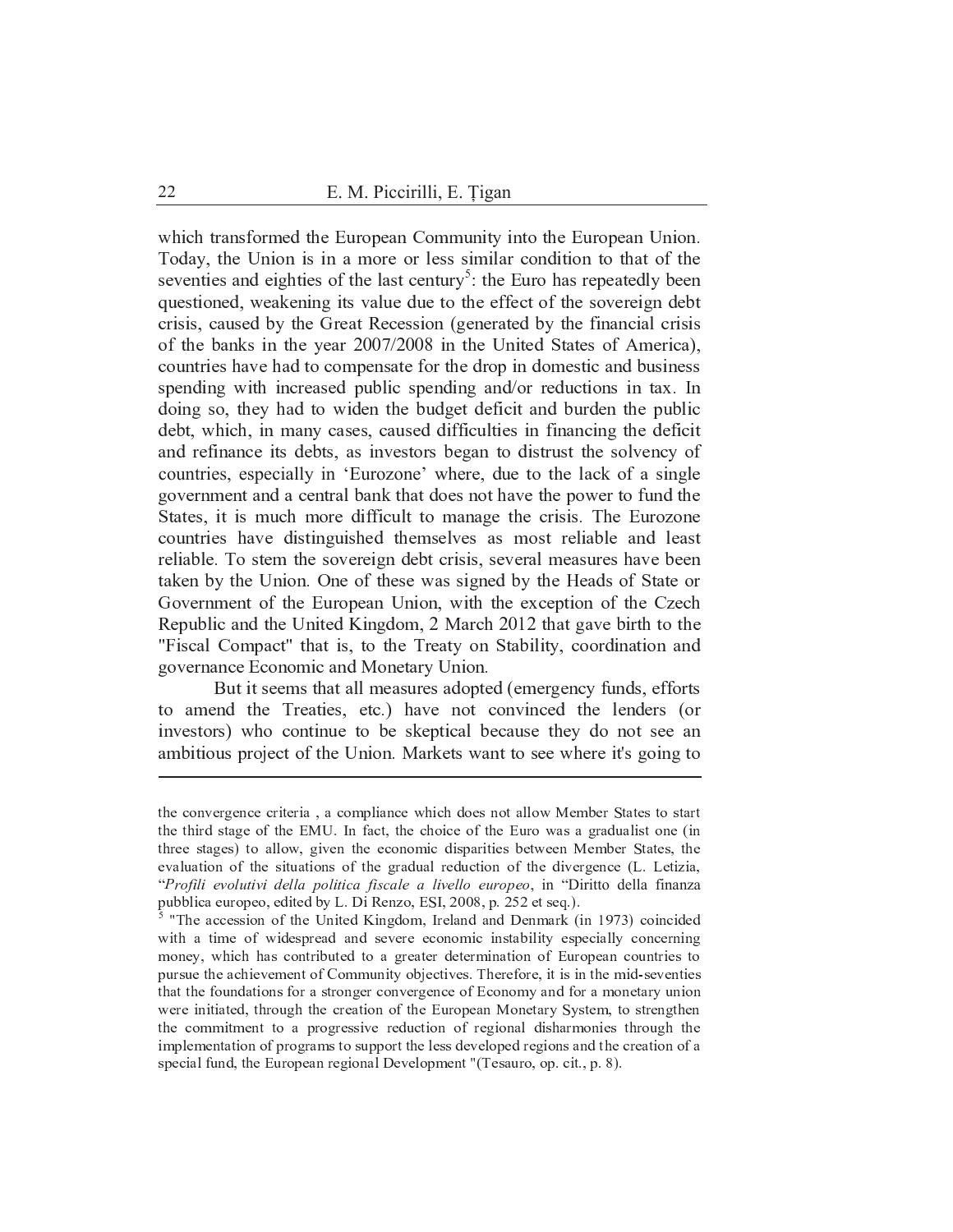Europe. It is our duty to show that we believe in our political project and that we have concrete ideas and proposals to translate it into reality<sup>6</sup>.

Until now, this tool has been only a stopgap, because only by the taking bold steps towards greater financial integration it is possible to comes out of the crisis (union bank, single supervisor, debt management policy, fiscal policy constrained) with a view to greater integration policy through the creation of a "Democratic Federation of Nation States" as he called Josè Barroso in his speech at the European Parliament, on September 12, 2012. It is about the transformation of the EU into a democratic federation with a sharing of power. In order to create this new entity it is necessary to sign a new treaty that even if it is a long and complex process, it is the only way to lead the Euro Zone into an area that shelters it from the crisis because the credibility of the currency depends on the credibility of those who support it and by its institutions<sup>7</sup>.

According to Jerzy Buzek, former president of the European Parliament, to make the European political project credible, a new impetus must be give to our rational dream. The necessary elements are those recommended by the European Parliament: a stronger subservient Commission, a larger and more flexible Community budget, based on effective "own resources", a greater disposability to "mutualise" the debts of the Member States and a credible mechanism to allow respect for the future budgetary discipline. (Il Sole-24 Ore June 9, 2012 p. 13)

 $\frac{7}{7}$  The President of the European Commission, the former Portuguese Prime Minister Jose Barroso, on September 12, 2012 presented the European Parliament with the proposal of "single supervision " that is, to transfer the power of monitoring banks from Member States to the European Central Bank (ECB). The text specifies that the ECB will be competent for all key tasks of banking supervision that are necessary to identify the risks to the life of a bank, while the other supervisory tasks remain in the hands of national authorities. The ECB shall have the power to grant or withdraw a banking license in the countries using the Euro. It may, among other things, assess significant acquisitions in banks, impose additional capital to troubled banks, conduct investigations and inspections, request information, impose financial penalties (Il Sole-24 Ore source of 13/09/2012). There is no doubt that the proposed transfer of the power from national states to the European Central Bank implies a further transfer of sovereignty, which assumes that the European Parliament and national governments accept the proposal with caution. The proposal of the Commission (developed by the European Commissioner for the Internal Market, Michel Barnier) has two regulations that require two different procedures to get to the final application. The first concerns the transfer of power to the European Central Bank which in order to find application needs the consent of all 27 governments of the member states, the second regulation,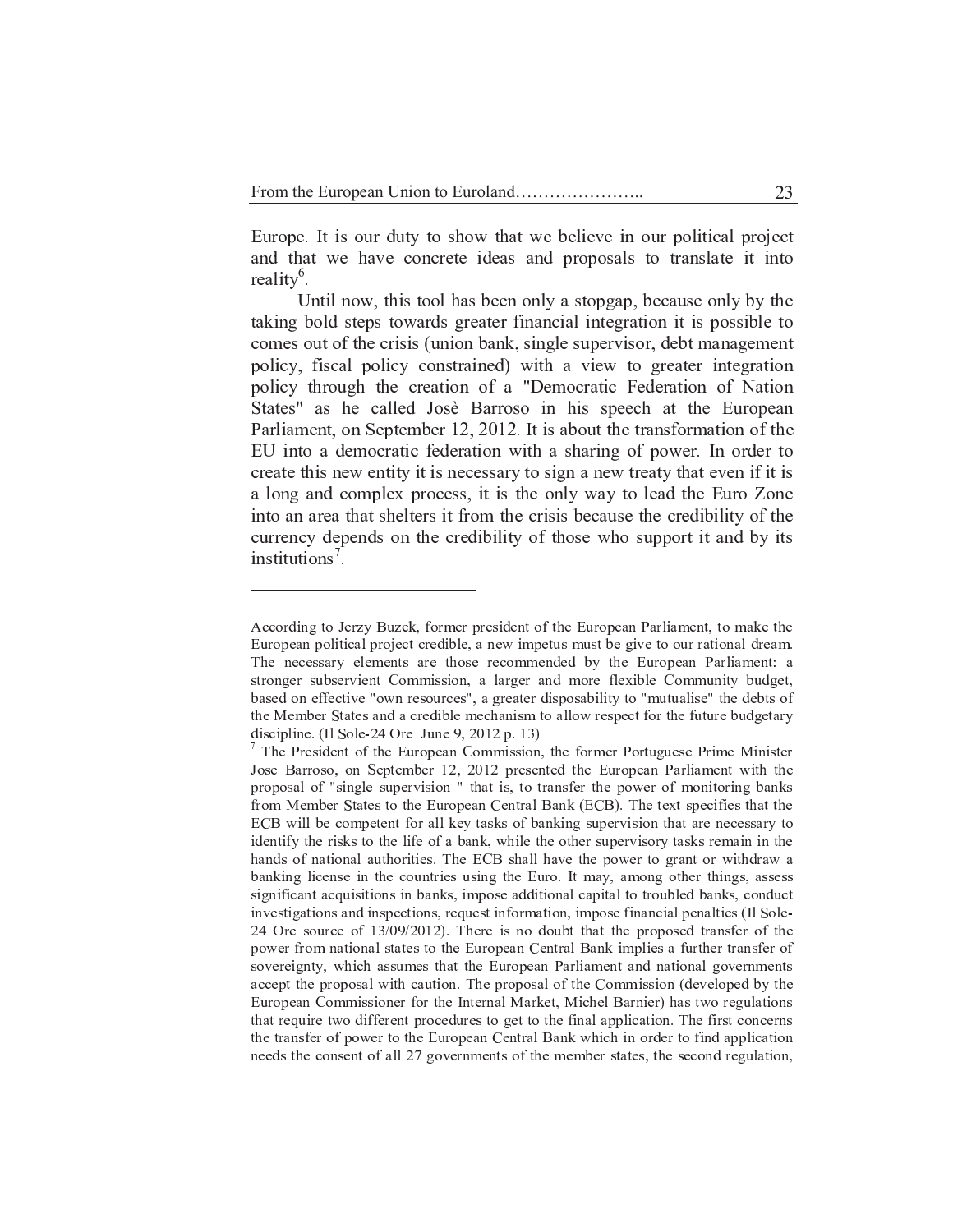#### **Material and Methods**

After the creation of the European Monetary Institute (EMI) on 1 January 1999, the European Central Bank (ECB) and the European System of Central Banks (ESCB) were born from it with the task of coordinating the single monetary policy. Two additional stages were distinguished: the first national currencies continued to circulate even if irrevocably tied to fixed exchange rates with the future Euro: in the second national currencies were replaced by the single currency. To move to the final stage each country had to meet five convergence criteria:

- ratio of public deficit and GDP must not exceed 3%;

- ratio of public debt and GDP should not exceed 60% (Belgium and Italy were exempted);

- inflation rate not exceeding 1,  $5\%$  compared to that of the three best performing countries;

- long-term interest rate not exceeding 2% of the average rate of the same three countries;

- two years permanence in the ERM, without fluctuations of the national currency.

Following the recommendations of the Delors report, in June 1989 the European Council decided that the first stage of the creation of the Economic and Monetary Union was to begin on 1 July 1990, a date when, in principle, all restrictions on the movement of capital between Member States were to be abolished. The Council, with the decision of 12 March 1990, also gave more responsibility to the Committee of Governors of the Central Banks of the Member States of the European Economic Community, which since its establishment in May 1964, had played an increasingly important role in the context of monetary cooperation; these responsibilities included holding consultations on the

which should change the voting system in the European Banking Authority (EBA), it needs the consent of the European Parliament. As rightly said by President Barroso in his speech presenting the proposal: "We must move towards shared decision-making in terms of banking supervision in the Euro Zone" if we want the Euro continues to be credible. And it seems that now all states are taking the same path. In fact, it is no coincidence that the Barroso proposal came on the day when the German Constitutional Court gave the green light to the States rescue fund launched by the European Council on 4 December 2011, the so-called European Stability Mechanism (ESM). The ESM is a permanent fund designed to provide financial assistance, under close conditionality constraints, to the Euro member countries that request it.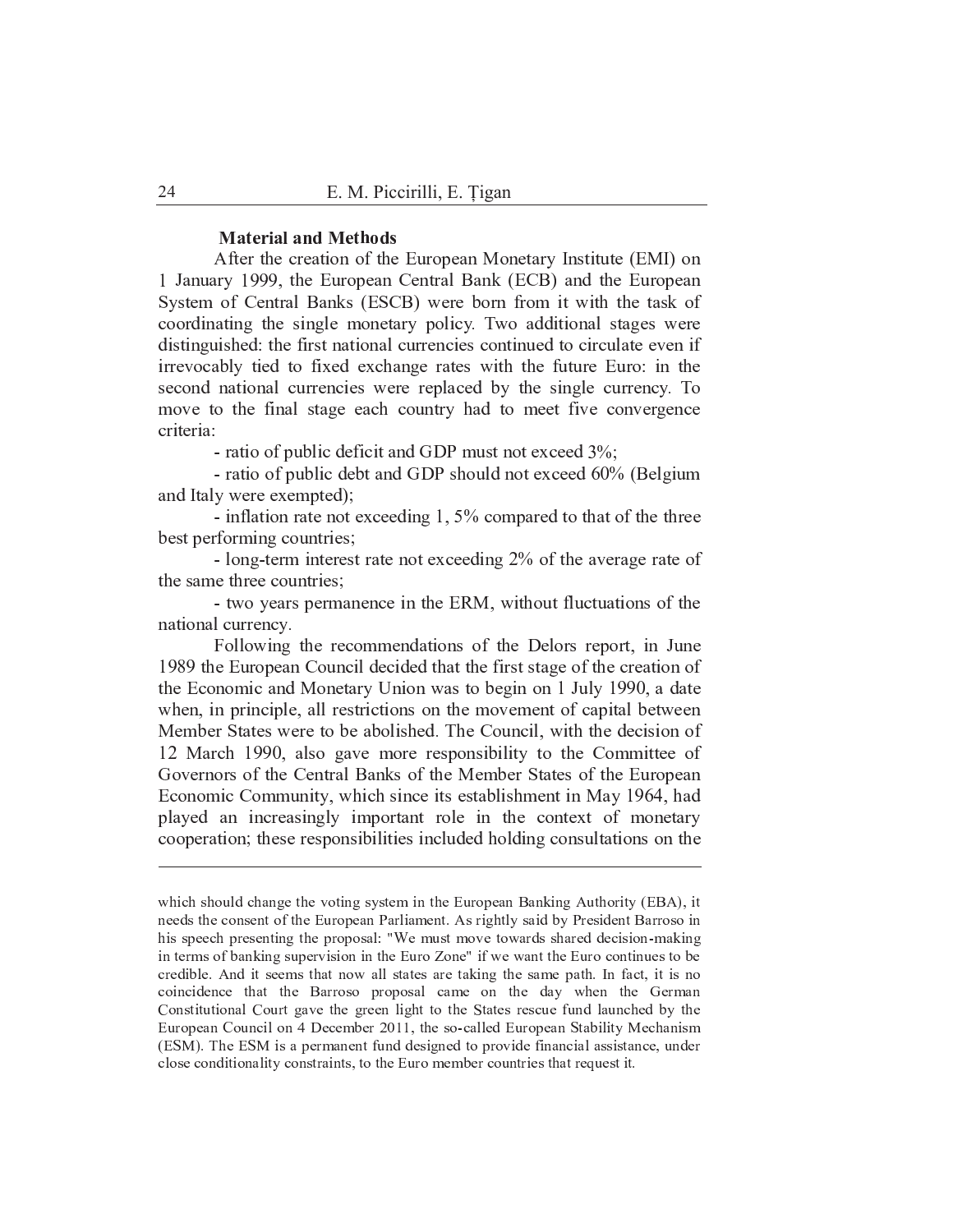monetary policies of the Member States and the promotion of coordination in this area aimed at achieving price stability.

In light of the limited time available and the complexity of the tasks involved, the Committee of Governors hastily began the preparatory work for the completion of the Economic and Monetary Union (EMU). In the first stage, all the introductory issues that were to be discussed in order to develop a work program by the end of 1993 were individualized, subsequently; the mandates of the sub-committees and working groups established for this purpose were defined.

For the implementation of the second and third stages, it was necessary to amend the Treaty which established the European Economic Community ("Treaty of Rome"), in order to create the necessary institutional infrastructure. Therefore, an intergovernmental conference on EMU was summoned, held in 1991 in conjunction with the Intergovernmental Conference on Policy. The negotiations ended with the Treaty on the European Union. Approved in December 1991 and signed in Maastricht on 7 February 1992. It amended the Treaty which establishes the European Economic Community - whose name was later changed to the Treaty which establishes the European Community-and it contained, among other things, the Protocol on the Statute of the European System of Central Banks and the European Central Bank and the Protocol on the Statute of the European Monetary Institute. However, due to delays in the ratification process, the Maastricht Treaty came into force only on 1 November 1993. Stage Two of EMU: the establishment of the EMI and the ECB.

The creation of the European Monetary Institute (EMI) on 1 January 1994 marked the start of the second stage of EMU and caused the dissolution of the Committee of Governors. The transitional nature of the EMI reflected the progress of monetary integration in the community. The Institute was responsible for the conduction of the monetary policy of the European Union, which remained the responsibility of national authorities, and was not competent to carry out transactions in foreign currency. The two main functions of the EMI were:

- strengthen cooperation between the central banks and monetary policy coordination;

- make the necessary preparations for the establishment of the European System of Central Banks (ESCB), for the conduction of a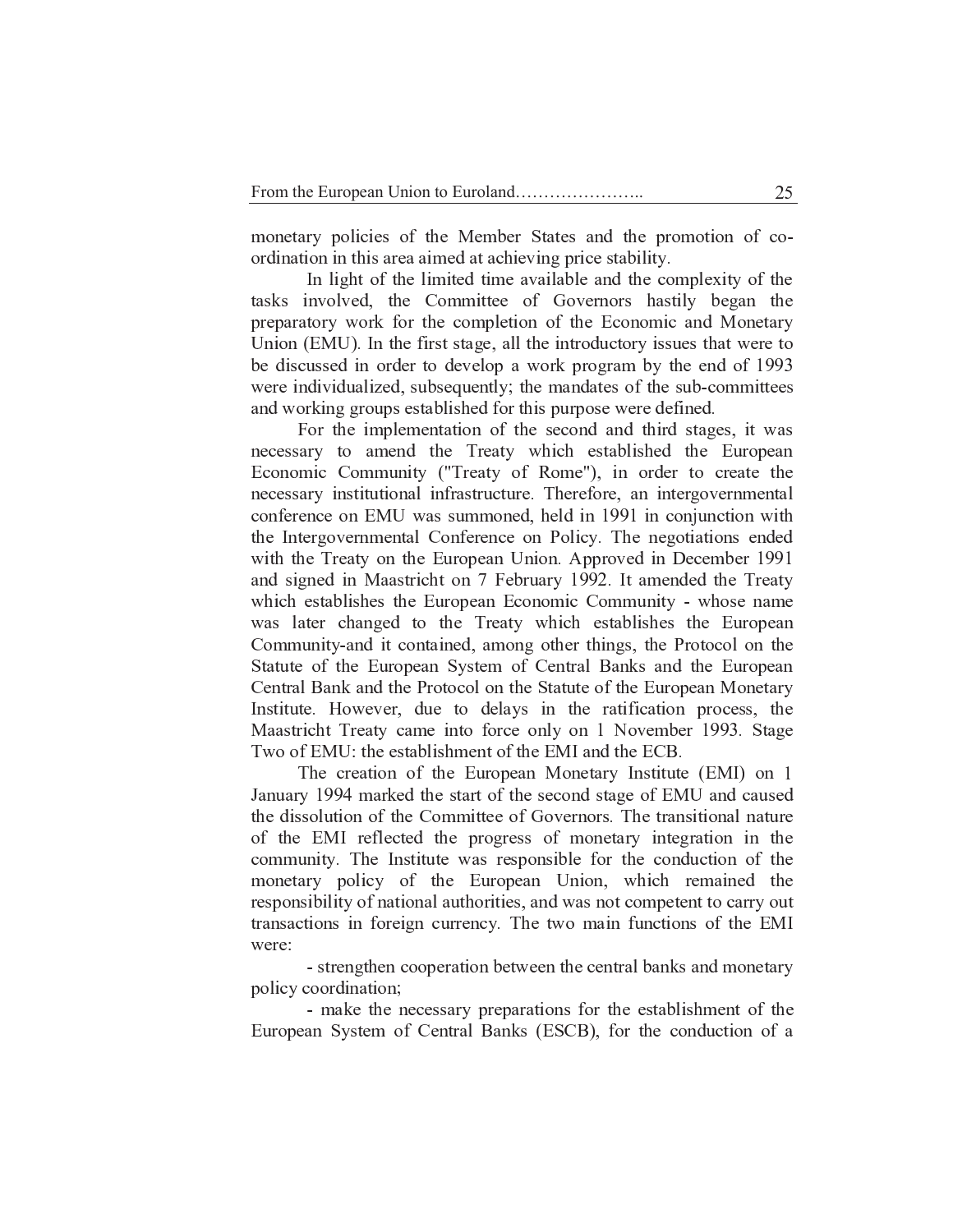single monetary policy and the creation of a single currency in the third stage.

For this purpose, the EMI represented a forum for consultations, discussions and exchange of information on monetary policy issues and defined the regulatory, organizational and logistical framework necessary for the ESCB to perform its tasks in the third stage.

In this way, the programming procedures of standardization that would lead to two convergences, one institutional and the other economic, are obtained:

- institutional convergence: with the objective of adapting their national legislation and align the management of monetary policy. Doing so, the financing of government deficit through central banks, the so-called 'channel treasure', was banned.

- economic convergence: with the objective of stabilizing prices, exchange rates and interest rates in the future euro zone.

In December 1995, the European Council agreed on the name the "Euro"<sup>8</sup> the European currency unit, which was then introduced at the

<sup>&</sup>lt;sup>8</sup> The Euro (EUR or  $\epsilon$ ) is the official common currency of the European Union (as a whole) and the only one for seventeen Member States currently participating in the EMU (Economic and Monetary Union), namely Austria, Belgium, Cyprus, Estonia, Finland, France, Germany, Greece, Ireland, Italy, Luxembourg, Malta, Netherlands, Portugal, Slovakia, Slovenia and Spain. The last state to have adopted the Euro was Estonia in 2011. The complex of these countries, known informally as Euro Zone, with over 320 million inhabitants, taking into account also those country nationals that use the currencies linked to the Euro (the Principality of Monaco, the Republic of San Marino, etc.), The single currency directly affects over 480 million people around the world. In addition to the members of the Euro Zone, the European single currency is also used in six other European countries, following international agreements or after unilateral adoption.

Three microstates, i.e. the Vatican, Monaco and San Marino have adopted the Euro under the existing conditions of monetary union with EU member states. In addition, the Principality of Andorra has unilaterally adopted the Euro, but has ongoing negotiations with the European Union, not yet completed, similar to those of the three previous microstates. Montenegro and Kosovo have adopted the Euro unilaterally.

The Euro is the official currency also in all the overseas departments and overseas French collectivity: Mayotte (Africa), Reunion (Africa), Guadeloupe (North America), Martinique (North America), Saint-Pierre and Miquelon (North America), Saint Arthélemy (North America), Saint Martin (North America), French Guiana (South America). The Euro currency is also in Ceuta and Melilla, Spanish autonomous cities in North Africa. The debut of the Euro on financial markets dates back to 1999, while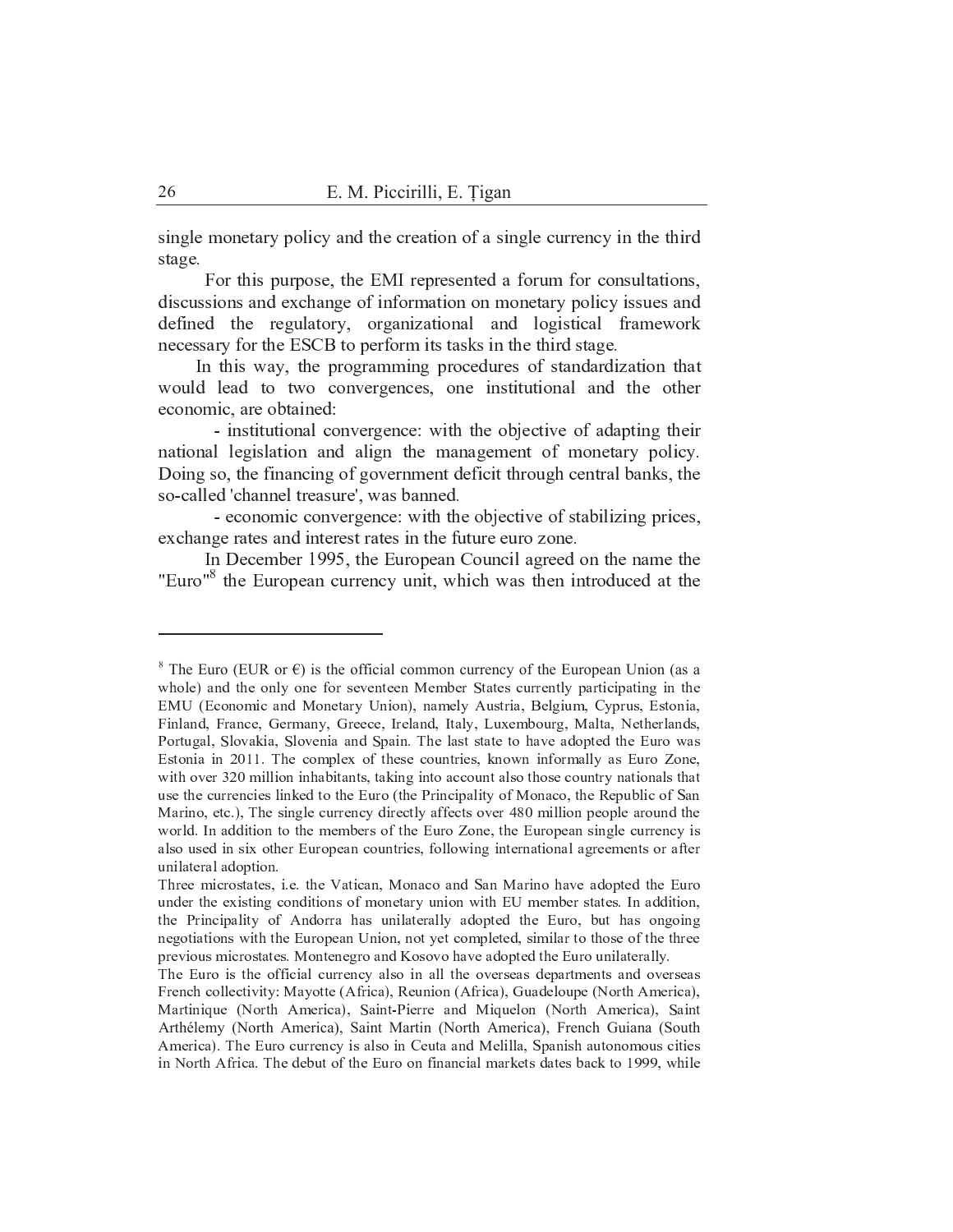start of the third stage of EMU, and confirmed that it would start on January 1999. For the transition to the euro, a calendar of events wa heralded, based largely on proposals made by the EMI. The Institute had also the task of carrying out preparatory work in view of future monetary and exchange rate relations between the Euro area and other EU countries. In December 1996 the EMI presented, a report tha formed the basis of a resolution of the latter, to the European Council, which was adopted in June 1997, on the principles and core elements o the new exchange rate mechanism.

In December 1996 the EMI presented the European Council, an subsequently to the public, with a series of sketches of Euro banknotes that were put into circulation on 1 January 2002.

In order to complement and clarify the provisions of the Treaty, the European Council adopted the Stability and Growth Pact in June

the circulation of money actually started on 1 January 2002 in the twelve EU countries that first adopted the new currency.

The name Euro comes from the initial letters of the word Europe, and was adopted by  $\overline{z}$   $\overline{z}$   $\overline{z}$   $\overline{z}$   $\overline{z}$   $\overline{z}$   $\overline{z}$   $\overline{z}$   $\overline{z}$   $\overline{z}$   $\overline{z}$   $\overline{z}$   $\overline{z}$   $\overline{z}$   $\overline{z}$   $\overline{z}$   $\overline{z}$   $\overline{z}$   $\overline{z}$   $\overline{z}$   $\overline{z}$   $\overline{z}$   $\overline{z}$   $\overline{z}$   $\overline{$  $\equiv$   $\frac{1}{2}$   $\equiv$   $\frac{1}{2}$   $\equiv$   $\frac{1}{2}$   $\equiv$   $\frac{1}{2}$   $\equiv$   $\frac{1}{2}$   $\equiv$   $\frac{1}{2}$   $\equiv$   $\frac{1}{2}$   $\equiv$   $\frac{1}{2}$   $\equiv$   $\frac{1}{2}$   $\equiv$   $\frac{1}{2}$   $\equiv$   $\frac{1}{2}$   $\equiv$   $\frac{1}{2}$   $\equiv$   $\frac{1}{2}$   $\equiv$   $\frac{1}{2}$   $\equiv$   $\frac{1}{$ used in the Treaties. The name had to be simple, unique and invariable. Many countries have decided to use the plural or the partitive plural of the name, despite the fact that the "Euro" on paper money shows clearly that the name should not know plural.

 $\mathbf{r}$   $\mathbf{r}$   $\mathbf{r}$   $\mathbf{r}$   $\mathbf{r}$   $\mathbf{r}$   $\mathbf{r}$   $\mathbf{r}$   $\mathbf{r}$   $\mathbf{r}$   $\mathbf{r}$   $\mathbf{r}$   $\mathbf{r}$   $\mathbf{r}$   $\mathbf{r}$   $\mathbf{r}$   $\mathbf{r}$   $\mathbf{r}$   $\mathbf{r}$   $\mathbf{r}$   $\mathbf{r}$   $\mathbf{r}$   $\mathbf{r}$   $\mathbf{r}$   $\mathbf{$  $s$  several linguistic reasons. It made sense in English, the language in which it was expressed, and in French, because the word écu means shield, which was an ancient French coin. The name, therefore, had no recall to the other countries. Then there was د ساعت ساعت الله عليه الله عليه الله عليه الله عليه الله عليه الله عليه الله عليه الله عليه الله عليه الله عليه ا <sup>|</sup> <sup>¬</sup> <sup>z</sup> <sup>z</sup> } { « { <sup>¬</sup> { { « } <sup>z</sup> <sup>¬</sup> <sup>z</sup>

 $\mathbf{m}$   $\mathbf{r}$   $\mathbf{r}$   $\mathbf{r}$   $\mathbf{r}$   $\mathbf{r}$   $\mathbf{r}$   $\mathbf{r}$   $\mathbf{r}$   $\mathbf{r}$   $\mathbf{r}$   $\mathbf{r}$   $\mathbf{r}$   $\mathbf{r}$   $\mathbf{r}$   $\mathbf{r}$   $\mathbf{r}$   $\mathbf{r}$   $\mathbf{r}$   $\mathbf{r}$   $\mathbf{r}$   $\mathbf{r}$   $\mathbf{r}$   $\mathbf{r}$   $\mathbf{$ symbol was also designed (glyph) especially for the euro  $(\epsilon)$ . After a public survey had narrowed it down to two, it was the European Commission to make the final choice. The winning symbol was inspired by the Greek letter epsilon  $(\epsilon)$ , as well as a stylized version of the letter "e".

The Euro is represented in the Unicode character set as well as in the updated versions  $\overline{a}$  and  $\overline{a}$  is the  $\overline{a}$  such that  $\overline{a}$  is the second  $\mathcal{L} = \mathcal{L} \mathcal{L} = \mathcal{L} \mathcal{L} \mathcal{L} = \mathcal{L} \mathcal{L} \mathcal{L} \mathcal{L} = \mathcal{L} \mathcal{L} \mathcal{L} \mathcal{L} = \mathcal{L} \mathcal{L} \mathcal{L} \mathcal{L} \mathcal{L} \mathcal{L} \mathcal{L} = \mathcal{L} \mathcal{L} \mathcal{L} \mathcal{L} \mathcal{L} \mathcal{L} \mathcal{L} \mathcal{L} \mathcal{L} \mathcal{L} \mathcal{L} \mathcal{L} \mathcal{L} \mathcal{L} \mathcal{$ 

The "unique name" actually has two variants: the first concerns the Greek language, the second language Bulgarian. Greece immediately got the permission to call the single currency "ευρώ" in Greek characters. Bulgaria obtained the permission during the negotiations for the Treaty of Lisbon to call the single currency "евро" in Cyrillic.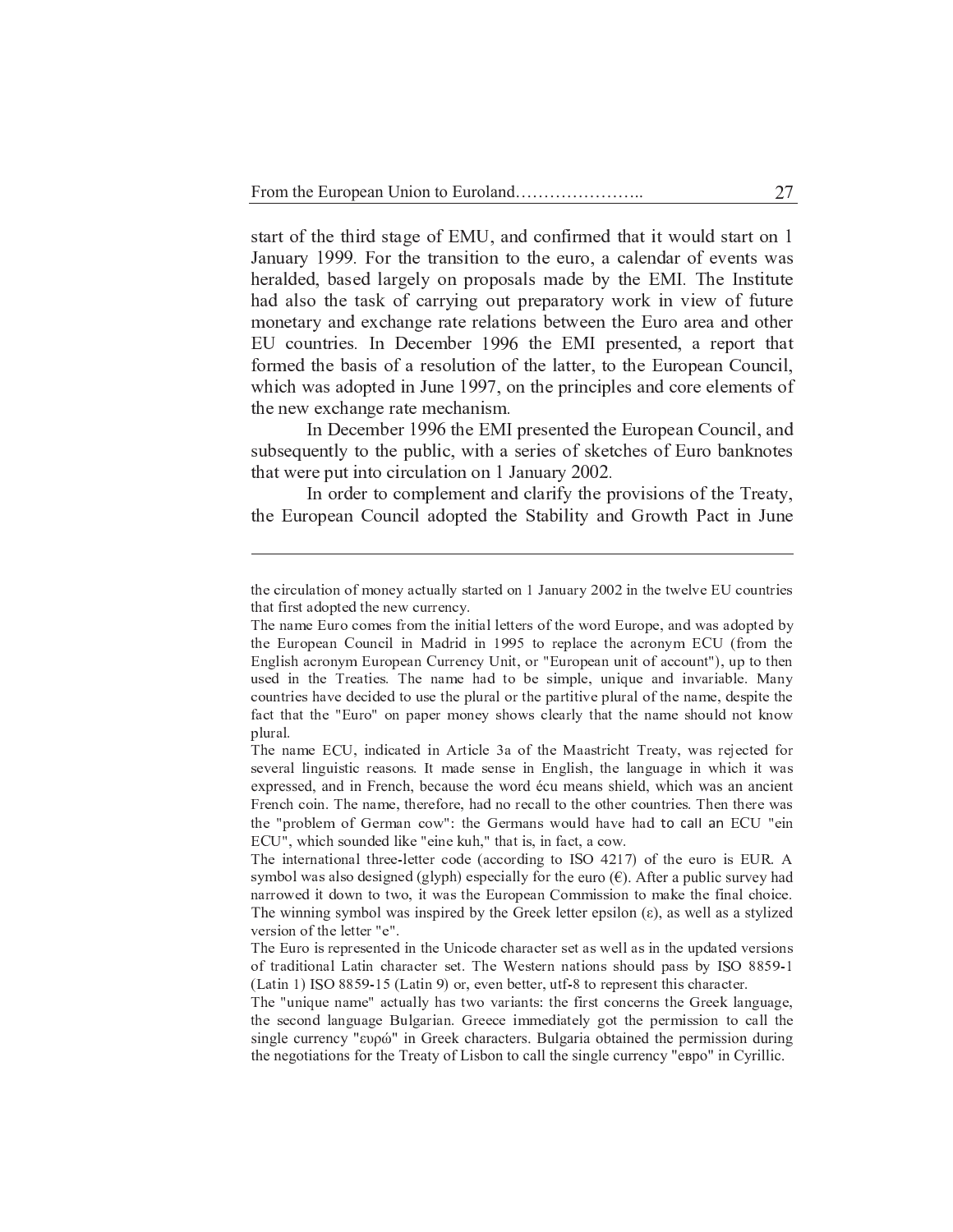1997, which included two regulations to ensure budgetary discipline in EMU. A statement by the Council in May 1998 completed the Pact and expanded commitments.

On 3 May 1998 the Council of the European Union, comprising of Heads of State or Government in Decision 98/317/EC, verified the consensus that 11 Member States: Belgium, Germany, Spain, France, Ireland, Italy, Luxembourg, the Netherlands, Austria, Portugal and Finland met the necessary conditions for the adoption of the single currency, scheduled for 1 January 1999, and that they would therefore have participated in the third stage of EMU. Furthermore, on such occasion, the Heads of State or Government would reach an agreement on the personnel, which, on the recommendation of the Board, would be appointed as members of the Executive Committee of the European Central Bank (ECB).

At the same time, the Ministers of Finance together with the governors of the respective National Central Banks, the European Commission and the EMI, of the Member States which have adopted the single currency would agree that the bilateral central rates of the currencies of the participating Member States would have been used to determine the irrevocable conversion rates for the Euro.

On 25 May 1998 the governments of the 11 participating Member States appointed the President, the Vice-President and four other members of the ECB Executive Board. The assignment took effect on 1 June 1998, date of the establishment of the ECB. The ECB and the central banks of the Member States of the Euro Zone (Banque Nationale de Belgique, Nationale Bank van België, Belgische Nationalbank, Deutsche Bundesbank, Banco de España, Banque de France, Central Bank & Financial Services Authority of Ireland, Bank of Italy, Banque Centrale du Luxembourg, De Nederlandsche Bank, Banco de Portugal, Oesterreichische Nationalbank and Suomen Pankki - Finlands Bank) constitute the Eurosystem, which formulates and defines the single monetary policy in Stage Third stage of the EMU.

With the establishment of the ECB, the EMI concluded its mandate and was therefore placed in liquidation, in accordance with Article 123 (ex Article 109 l) of the Treaty which establishes the European Community. The preparatory work entrusted to the EMI was completed on time; the ECB spent the remaining months of 1998 on the final check-up of the procedures and systems adopted. Stage Three of EMU irrevocable fixing of exchange rates.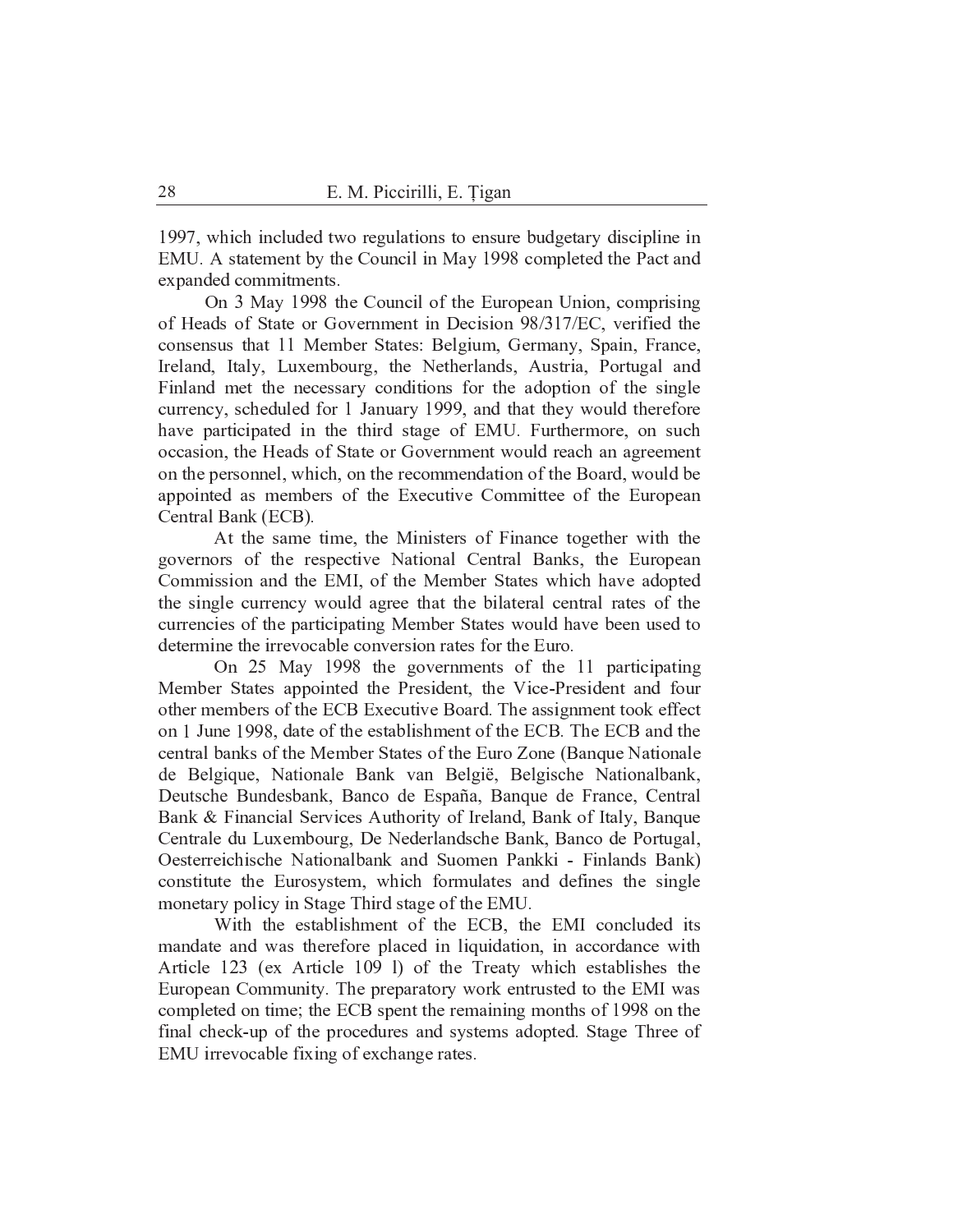On 1 January 1999 the third and final stage of EMU began with the conduction of a single monetary policy under the responsibility of the ECB. On 3 May 1998 the Council of the European Union, composed of Heads of State or Government under the decision 1998/317/EC, sanctioned the Euro Zone countries fulfillment of the convergence criteria (Austria, Belgium, Finland, France, Germany, Ireland, Italy, Luxembourg, Netherlands, Portugal and Spain). On 31 December 1998 the Ecofin, with Regulation (EC) number 2866/98 fixed the irrevocable conversion rates between the Euro and the national currencies of the Euro Zone (Austrian Schilling, Belgian Franc, Finnish Mark, French Franc, German Mark, Irish Pound, Italian Lira, Luxembourg Franc, the Dutch Guilder, Portuguese Escudo and Spanish Peseta). On 1 January 2001, with the adhesion of Greece, the Member States of the EMU became 12; at the same time Greece joined the Eurosystem. On 19 June 2000 the Ecofin Council Decision 2000/427/EC sanctioned Greece with the fulfillment of the convergence criteria; together with Regulation (EC) number 1478/2000 fixed the irrevocable conversion rate between the Euro and the Greek Drachma

On 1 January 2007, with the adhesion of Slovenia, member states of the EMU became 13; at the same time Banka Slovenije joined the Eurosystem. On 11 July 2006, Ecofin Council Decision 2006/495/EC sanctioned Slovenia with the fulfillment of the convergence criteria, together with Regulation (EC) number 1086/2006 fixed the irrevocable conversion rate between the Euro and the Slovenian Tolar.

On 1 January 2008, with the adhesion of Cyprus and Malta, the Member States of the EMU became 15. On 10 July 2007 the Ecofin Council Decision 2007/503/EC and 2007/504/EC sanctioned Cyprus and Malta with the fulfillment of the convergence criteria, together with Regulations (EC) number 835/2007 and 836/2007 fixed the irrevocable conversion rates between the Euro and the Cyprus Pound and Maltese Lira

On 1 January 2009, with the adhesion of Slovakia, the Member States of the EMU became 16; at the same time Národná Banka Slovenska joined the Eurosystem. On 8 July 2008, the Ecofin Council Decision 2008/608/EC sanctioned Slovakia with the fulfillment of the convergence criteria by; together with Regulation (EC) number 693/2008 fixed the irrevocable conversion rate between the Euro and the Slovak Koruna.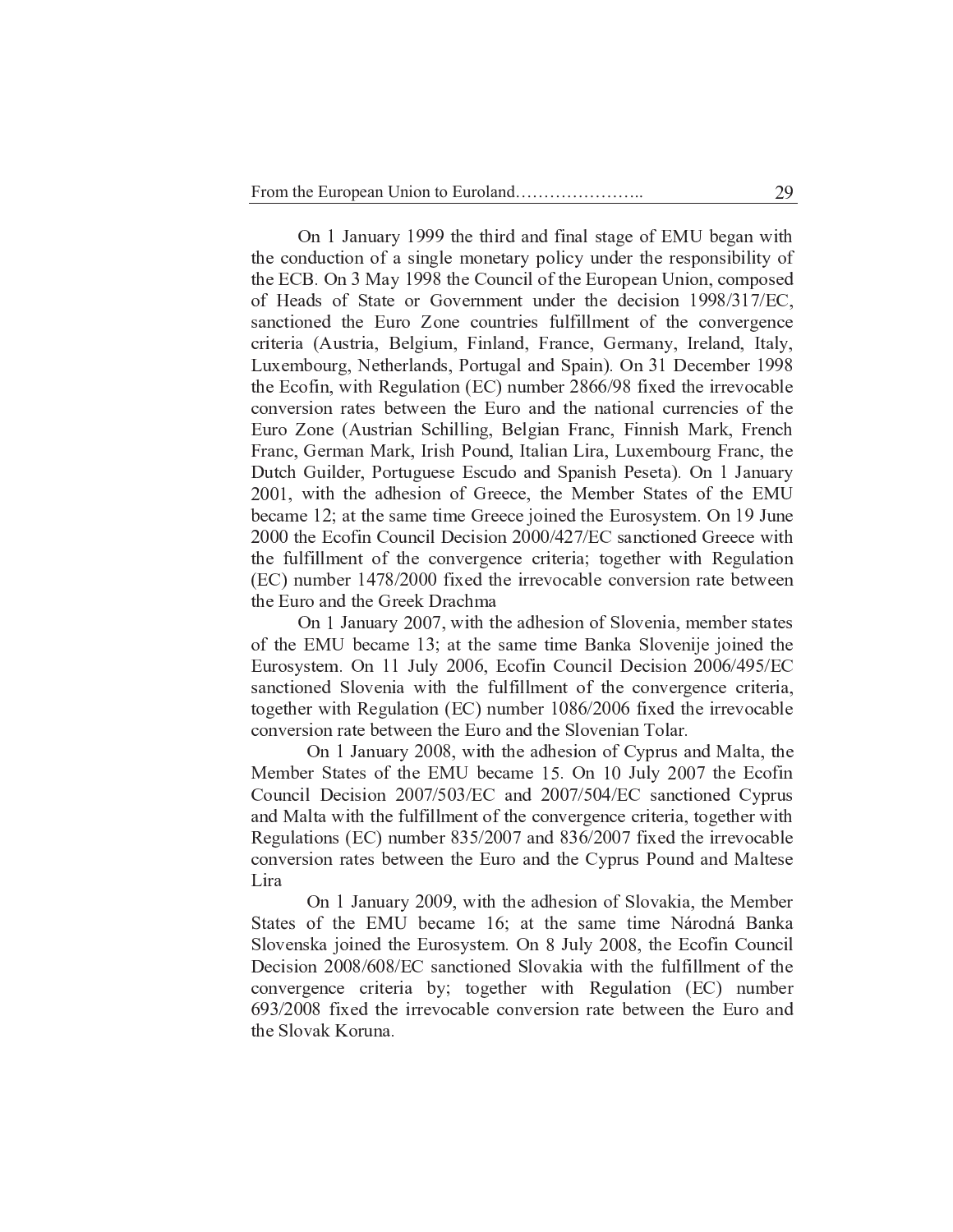On 1 January 2011, Estonia adopted the Euro, bringing the Euro Zone countries to 17.

#### **Results and conclusion**

The monetary polo is from the European Central Bank, based in Frankfurt, and from the European System of Central Banks. The first body is the sole responsible for the common monetary policies, and cooperates with the second for the minting and distribution of notes and coins within the Member States.

One of the reasons for the crisis that has challenged and is challenging the same currency is due to the lack of an economic polo that Delors in 1997 proposed to put it alongside the Stability Pact. Today it can be assumed that the Euro protects but it does not stimulate growth in any way. The fact that today the permanence of Greece in the Euro Zone is under question undermines the very institution of the European Union<sup>9</sup>.

The Policy makers that decided the introduction of the single currency were aware that the system could operate properly only when integrated with the creation of a central government of the economic policy of the Euro Zone.

The European Union was created to unite peoples and solidarity must be the principle to which we Europeans must be inspired by. As stated in the pages of Il Sole-24 Ore on June 9, 2012 the former president of the European Parliament, Jerzy Burek and two thousand years ago it was said with pride: civis romanus sum. Today with pride we must say, I am a European citizen, before being Italian or French or German or Romanian. Because is there no contradiction in being a good European citizen and being a good Romanian citizen, being a good European citizen and a good Italian citizen. This is because there is no other place in the world like Europe where so many people can enjoy a very high standard of living. There is no other place in the world where

<sup>&</sup>lt;sup>9</sup> Today the spectrum of anti Europeismo seems far. The change of political rule in some European countries, Draghi's statements about the irreversible process of the Euro, the decision of the German Constitutional Court to give the green light to the ESM and the Barroso proposal to the European Parliament to give more power to the ECB, gave a twist to the European Union by allowing markets to regain trust in Eurolandia and curb the secessionist forces of the Euro.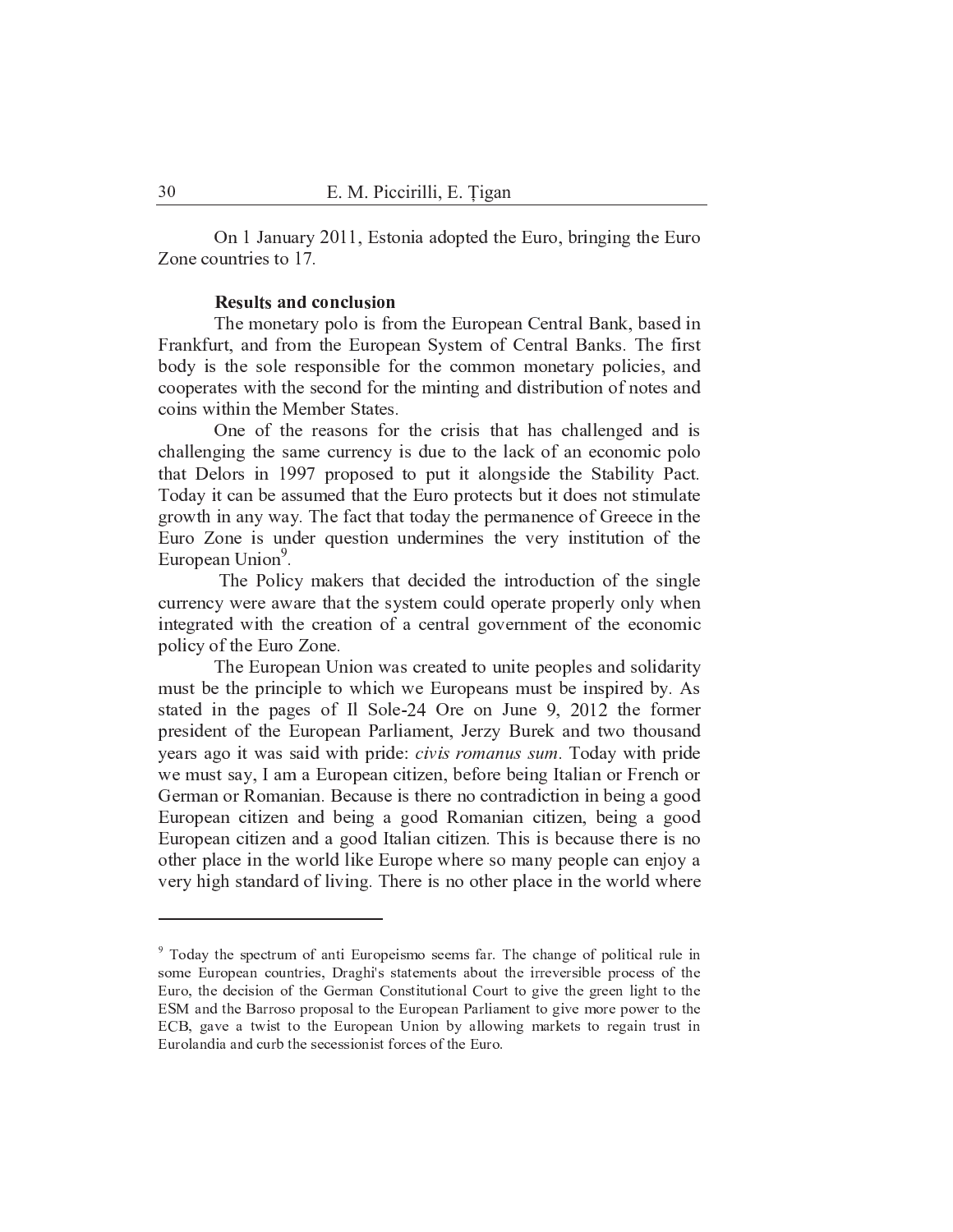people can rely on such a vast system of social protection, that allows people to look to the future with confidence, both in terms of health care, and in terms of programs for the most poor. There is no other place in the world where people are so strong and united in the defense of their fundamental rights.

We can and should be proud of the union and the values that underlie them

We have to prove that we have a long-term political vision. We must show that we believe in our political project and that we have concrete ideas and proposals to transform it into reality.

It seems that, the ideal charge, which inspired men like, Adenauer, Monnet, Schuman, De Gasperi, and their direct heirs Schmidt, Mitterrand, Kohl, Delors has faded out. An involution symbolically reflected in a constitution unnecessarily and harmfully plethoric to take into account the needs of the individual states.

The European ruling classes need to be convinced, and convince public opinion, that Europe is doomed to slide into insignificance if it does not find the reasons and the actions for a single project (with the risk of not becoming history, as affirmed by Romano Prodi), which requires a long view and maximum commitment<sup>10</sup>

 ${10}$  , and the set of the set of the set of the set of the set of the set of the set of the set of the set of the set of the set of the set of the set of the set of the set of the set of the set of the set of the set of <sup>~</sup> <sup>|</sup> } <sup>~</sup> { <sup>~</sup> { <sup>~</sup> } <sup>Ø</sup> § ¡ <sup>¹</sup> ¦ ¦ ¡ ¡ ¥ ¦ ¤ ¦ ¨ · ¤ ¡ ¢ <sup>¹</sup> ¨ § ¡ <sup>Ú</sup> <sup>¹</sup> ©  <sup>Ú</sup> <sup>Ú</sup> ¨ ¢ ¦ ¤ di lavoro, in Rass. Trib Of Dir, No. 7-8/2003, p. 124 et seq.). The work developed by the Presidium was ditched by the referendums in France and Holland in 2005. Of course a brake was put with those referendums but not a block to an irreversible  $\bf{r}$   $\bf{r}$   $\bf{r}$   $\bf{r}$   $\bf{r}$   $\bf{r}$   $\bf{r}$   $\bf{r}$   $\bf{r}$   $\bf{r}$   $\bf{r}$   $\bf{r}$   $\bf{r}$   $\bf{r}$   $\bf{r}$   $\bf{r}$   $\bf{r}$   $\bf{r}$   $\bf{r}$   $\bf{r}$   $\bf{r}$   $\bf{r}$   $\bf{r}$   $\bf{r}$   $\bf{r}$   $\bf{r}$   $\bf{r}$   $\bf{r$  $\frac{1}{2}$   $\frac{1}{2}$   $\frac{1}{2}$   $\frac{1}{2}$   $\frac{1}{2}$   $\frac{1}{2}$   $\frac{1}{2}$   $\frac{1}{2}$   $\frac{1}{2}$   $\frac{1}{2}$   $\frac{1}{2}$   $\frac{1}{2}$   $\frac{1}{2}$   $\frac{1}{2}$   $\frac{1}{2}$   $\frac{1}{2}$   $\frac{1}{2}$   $\frac{1}{2}$   $\frac{1}{2}$   $\frac{1}{2}$   $\frac{1}{2}$   $\frac{1}{2}$  set itself the goal to meet the challenges ahead. From the announcement it reads, in fact, that "In 50 years Europe has changed, the world has changed. Today more than  ${ \rm e}$  ever, in a globalized world in constant change. Europe is facing new challenges. Economic globalization, demographic change, climate change, energy supply, not to mention the new threats to security, these are the major issues with which the Europe <sup>z</sup> { { <sup>³</sup> <sup>~</sup> { } <sup>~</sup> } { } <sup>~</sup> { { { { <sup>~</sup> <sup>½</sup> { <sup>~</sup> { { <sup>~</sup> { cope with all these new problems that know no borders alone. To cope with and respond to the concerns of citizens a collective effort at European level is needed. However, in order to face these challenges, Europe must modernize itself. It must have  $\epsilon$  effective and consistent tools that are suitable not only for the functioning of a <sup>|</sup> } <sup>~</sup> { <sup>~</sup> { { <sup>z</sup> { <sup>~</sup> <sup>É</sup> { { <sup>~</sup> <sup>½</sup> { } <sup>z</sup> { <sup>~</sup> changes of today's world. The rules of common life, established by treaties, must therefore be renewed. And 'This is the objective of the Treaty signed in Lisbon on  $13$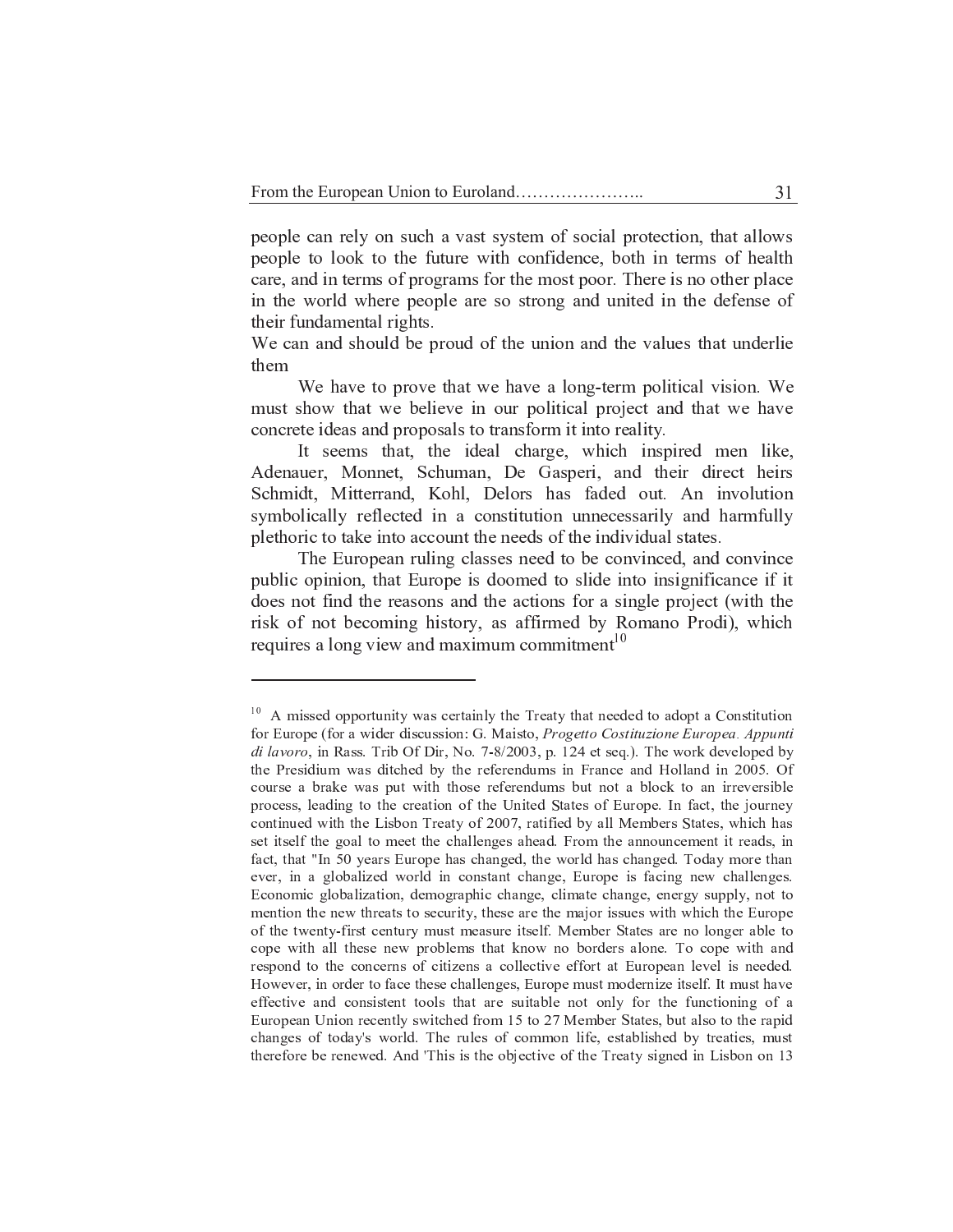As Seneca said in his letters to Lucilius: continue in your progress and you will understand that, the things that are the most fearful, are those to fear the least.

We are all Europeans and soon everyone will be proud to say civis europeus sum.

## **Bibliography**

Almunia, J. (2004). Strengthening economy governance and improving the PSG, Speech, 7387

- Caporali, G. (2004). Patto di stabilità e ordinamento europeo, in Dir. Soc.
- G. Di Meglio (2008). *I fondi strutturali*, in Diritto della finanza pubblica europea, a cura di L. Di Renzo, ESI
- L. Di Renzo, La disciplina economica finanziaria nel trattato di *Maastricht*, in www.Innovazionediritto.unina.it, n° 3/2005.
- Guarino, S. (2000). L'Unione europea e la rinuncia alla sovranità, in AA.VV., Costruiamo insieme l'Europa, Napoli
- ISAE (2002). Le regole della politica fiscale, in Rapporto sullo stato dell'Unione europea, Bologna, 2002
- Leonardi, R. (1998). Convergenza, coesione e integrazione nell'Unione Europea, Bologna
- Laffan, B (1997). The Finances of the European Union, McMillan, London
- Letizia, L. (2008). Profili evolutivi della politica fiscale a livello europeo, in Diritto della finanza pubblica europea, a cura di L. Di Renzo, ESI

December 2007. Taking into account political, economic and social evolution and wanting to respond to the aspirations of the Europeans, the Heads of State and Government have agreed on new rules that discipline the flow and modalities of future EU action. The Lisbon Treaty will therefore adapt to the European institutions and their methods of work, to strengthen the democratic legitimacy of the Union and to consolidate the fundamental values that underlie them. The Lisbon Treaty is the result of negotiations by Member States within an Intergovernmental Conference, whose work was also helped by the Commission and the European Parliament. Before becoming valid, this Treaty shall be ratified by each of the 27 EU countries. It is up to them to define, in accordance with their respective constitutional requirements, how. Member States are given, 1 January 2009 as deadline for the validation of the Treaty that is a few months before the election of the European Parliament "(http://europa.eu/lisbon treaty/take/index it.htm